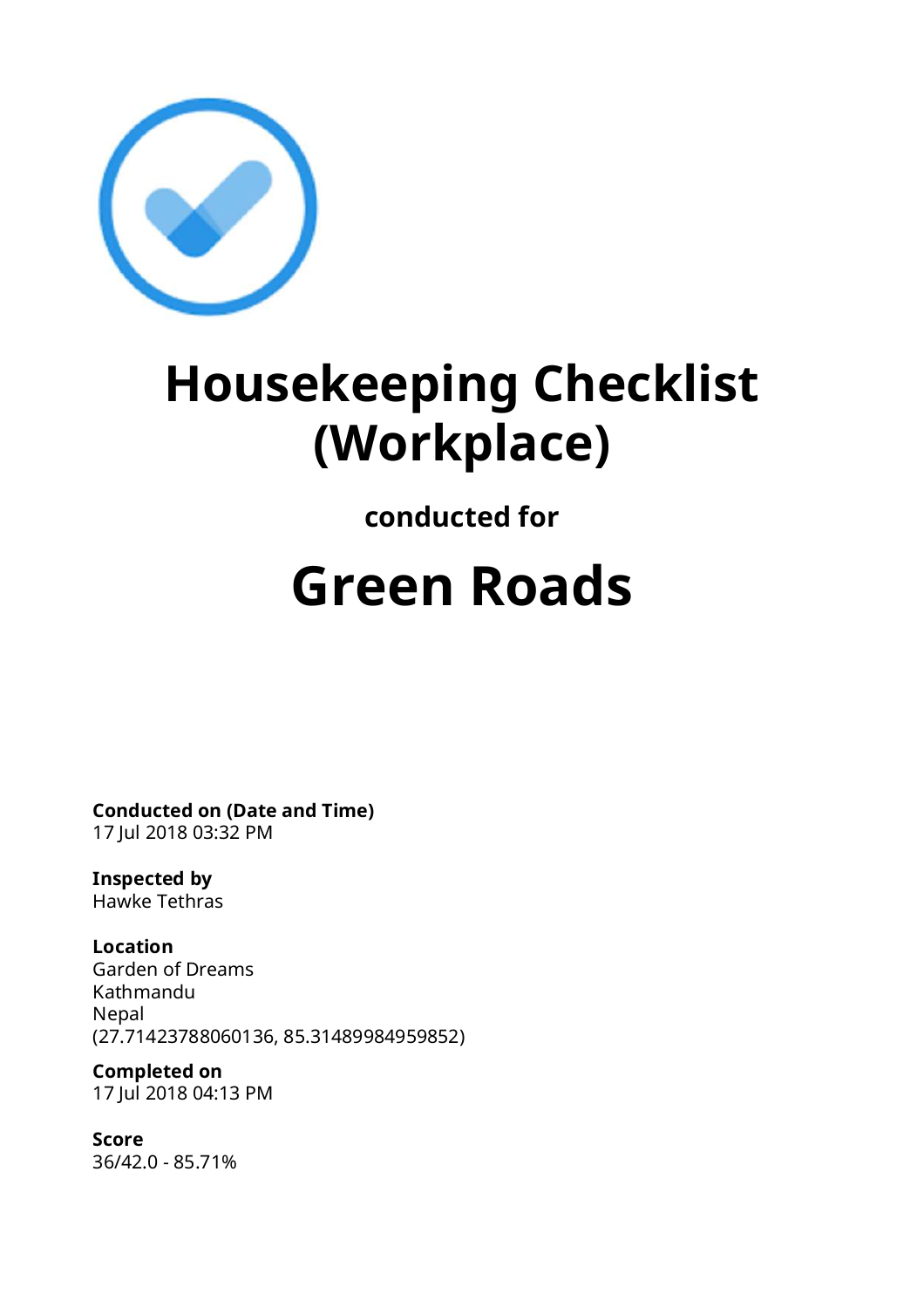#### **Failed Responses**

This section lists responses that were set as "failed responses" in the template used for this audit

| Question                                                                                      | Response  | <b>Details</b>                                                      |  |
|-----------------------------------------------------------------------------------------------|-----------|---------------------------------------------------------------------|--|
| Are signs posted to warn of wet floors?                                                       | <b>No</b> | Signage exists in the facility but wasn't<br>used in this instance. |  |
| Appendix 2                                                                                    |           |                                                                     |  |
| Are floors in good condition (no holes,<br>worn or loose planks or carpet sticking<br>$up)$ ? | <b>No</b> | Part of the carpet is torn and needs to be<br>fixed.                |  |
| Appendix 3                                                                                    |           |                                                                     |  |
| Are all spills wiped up quickly?                                                              | <b>No</b> | The spill with no signage wasn't wiped<br>immediately.              |  |
| Are there separate and approved<br>containers for toxic and flammable<br>waste?               | <b>No</b> | There's no bin for toxic materials.                                 |  |
| Are all storage areas clearly marked?                                                         | <b>No</b> | Some do not have labels.                                            |  |
| Are oily or greasy rags placed in metal<br>containers and disposed of regularly?              | <b>No</b> | There's no metal container.                                         |  |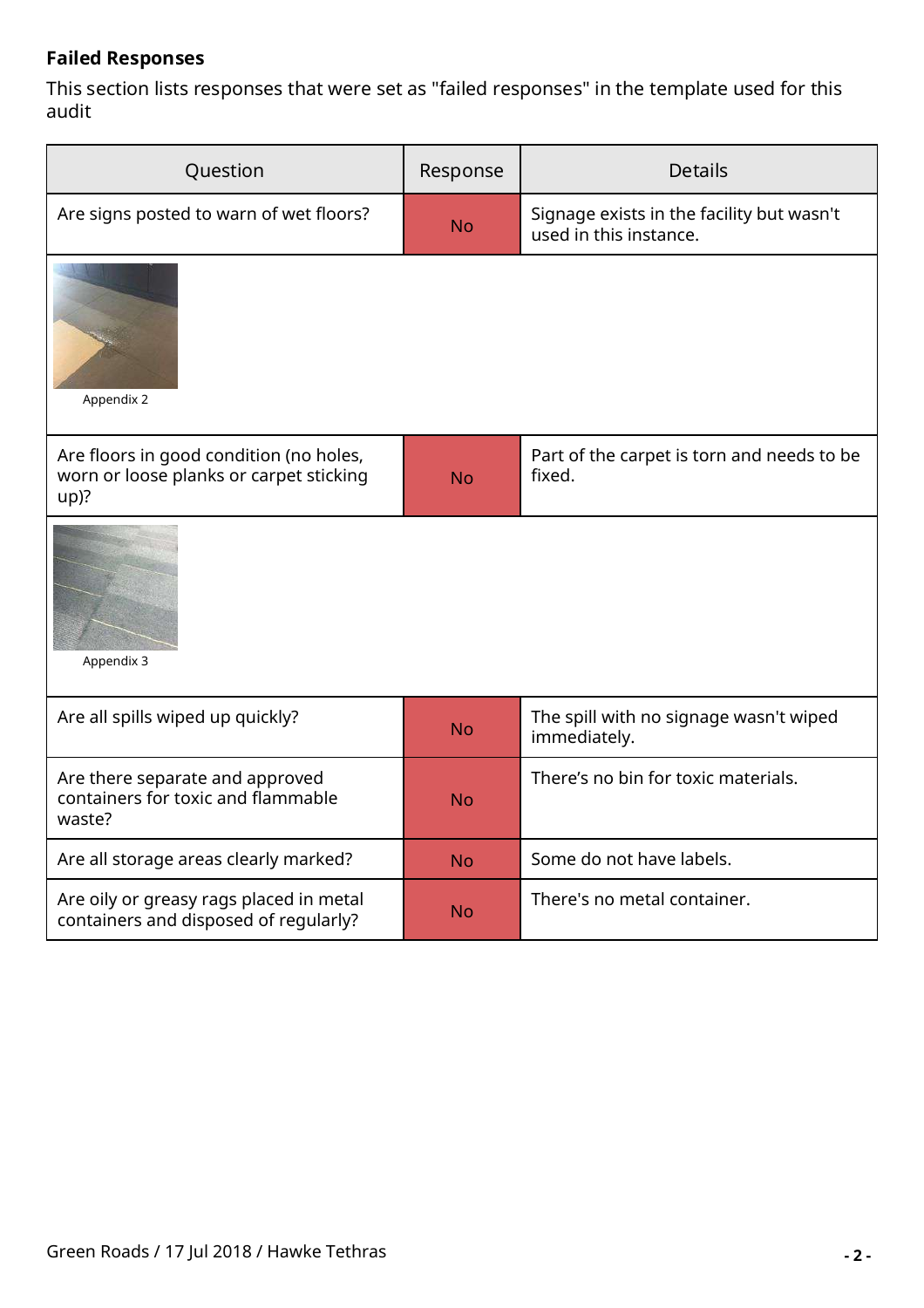### **Audit - 36/42 85.71%**

| Question                                                                                                                                                                                            | Response             | <b>Details</b>                                                      |  |  |
|-----------------------------------------------------------------------------------------------------------------------------------------------------------------------------------------------------|----------------------|---------------------------------------------------------------------|--|--|
| <b>General Information</b>                                                                                                                                                                          |                      |                                                                     |  |  |
| Description of work                                                                                                                                                                                 | Electronics storage. |                                                                     |  |  |
| Take a photo of the workplace                                                                                                                                                                       |                      |                                                                     |  |  |
| Appendix 1                                                                                                                                                                                          |                      |                                                                     |  |  |
| <b>Floors and Other Areas</b>                                                                                                                                                                       |                      | Score (7/9) 77.78%                                                  |  |  |
| Are floors clean and clear of waste?                                                                                                                                                                | <b>Yes</b>           |                                                                     |  |  |
| Are signs posted to warn of wet floors?                                                                                                                                                             | <b>No</b>            | Signage exists in the facility but wasn't<br>used in this instance. |  |  |
| Appendix 2                                                                                                                                                                                          |                      |                                                                     |  |  |
| REFERENCE: Signage posted to warn wet floors.<br>[This is an example of how you can use iAuditor to include best practice reference images in your<br>templates to assist with inspections]<br>an F |                      |                                                                     |  |  |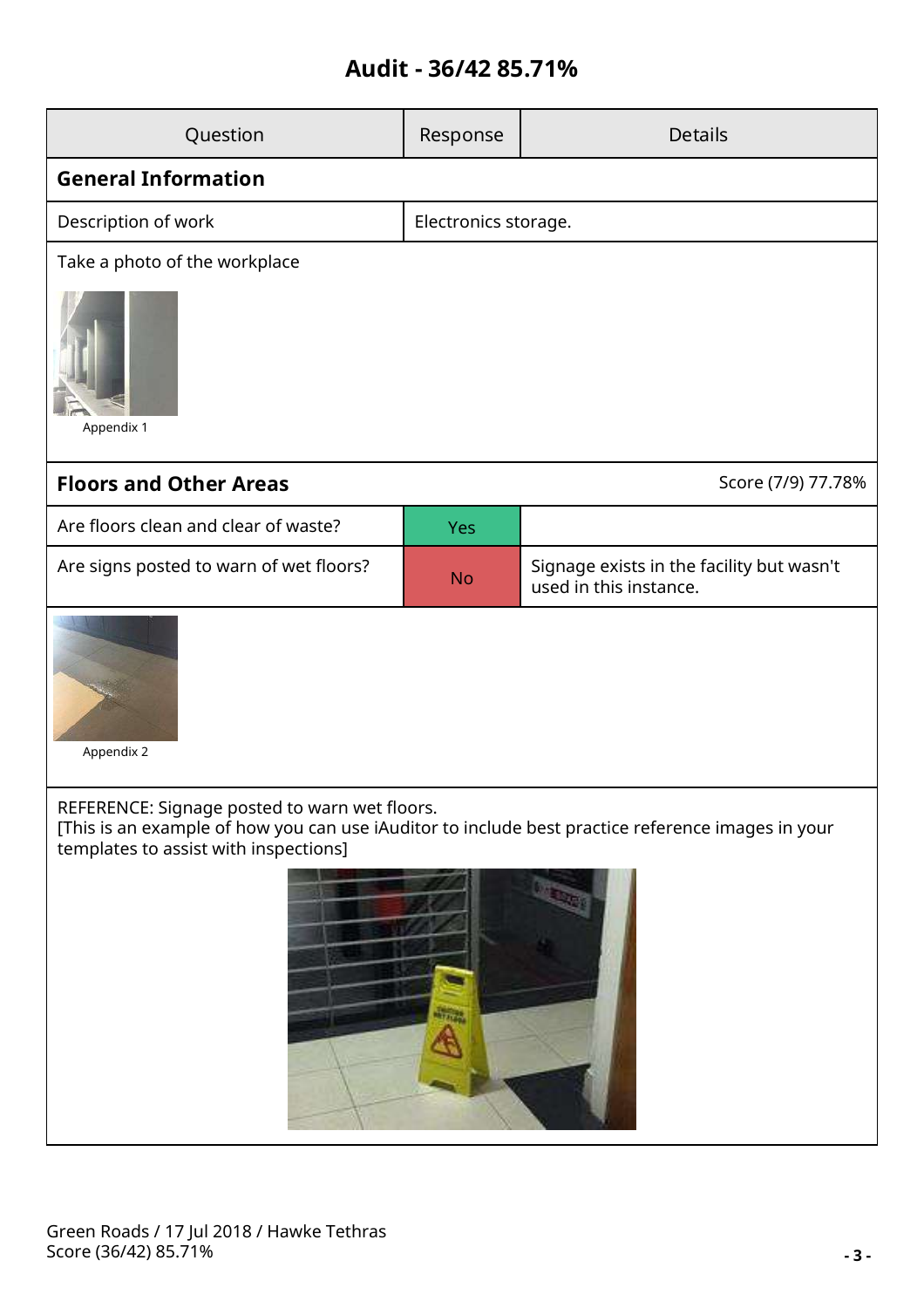| Question                                                                                                   | Response   | <b>Details</b>                                       |  |
|------------------------------------------------------------------------------------------------------------|------------|------------------------------------------------------|--|
| Are floors in good condition (no holes,<br>worn or loose planks or carpet sticking<br>$up)$ ?              | <b>No</b>  | Part of the carpet is torn and needs to be<br>fixed. |  |
| Appendix 3                                                                                                 |            |                                                      |  |
| Is anti-slip flooring used where spills,<br>moisture or grease are likely?                                 | <b>Yes</b> |                                                      |  |
| No protruding objects such as nails,<br>sharp corners, open cabinet drawers,<br>trailing electrical wires? | <b>Yes</b> |                                                      |  |
| Are personal items, such as clothing and<br>lunch boxes, in assigned lockers or<br>storage areas?          | <b>Yes</b> | Lockers are available for all employees.             |  |
| Is the work area clear?                                                                                    | <b>Yes</b> |                                                      |  |
| Are floors well-drained?                                                                                   | <b>Yes</b> |                                                      |  |
| Are all air vents and filters properly<br>maintained?                                                      | <b>Yes</b> |                                                      |  |
| FITH<br>Appendix 4                                                                                         |            |                                                      |  |
| Score (6/6) 100.00%<br><b>Aisles and Stairways</b>                                                         |            |                                                      |  |
| Are aisles unobstructed and clearly<br>marked?                                                             | <b>Yes</b> |                                                      |  |
| Are mirrors installed at blind corners?                                                                    | <b>Yes</b> |                                                      |  |
| Are aisles wide enough to accommodate<br>workers and equipment comfortably?                                | <b>Yes</b> |                                                      |  |

Are safe loading practices used with hand<br>and power trucks, skids, or pallets?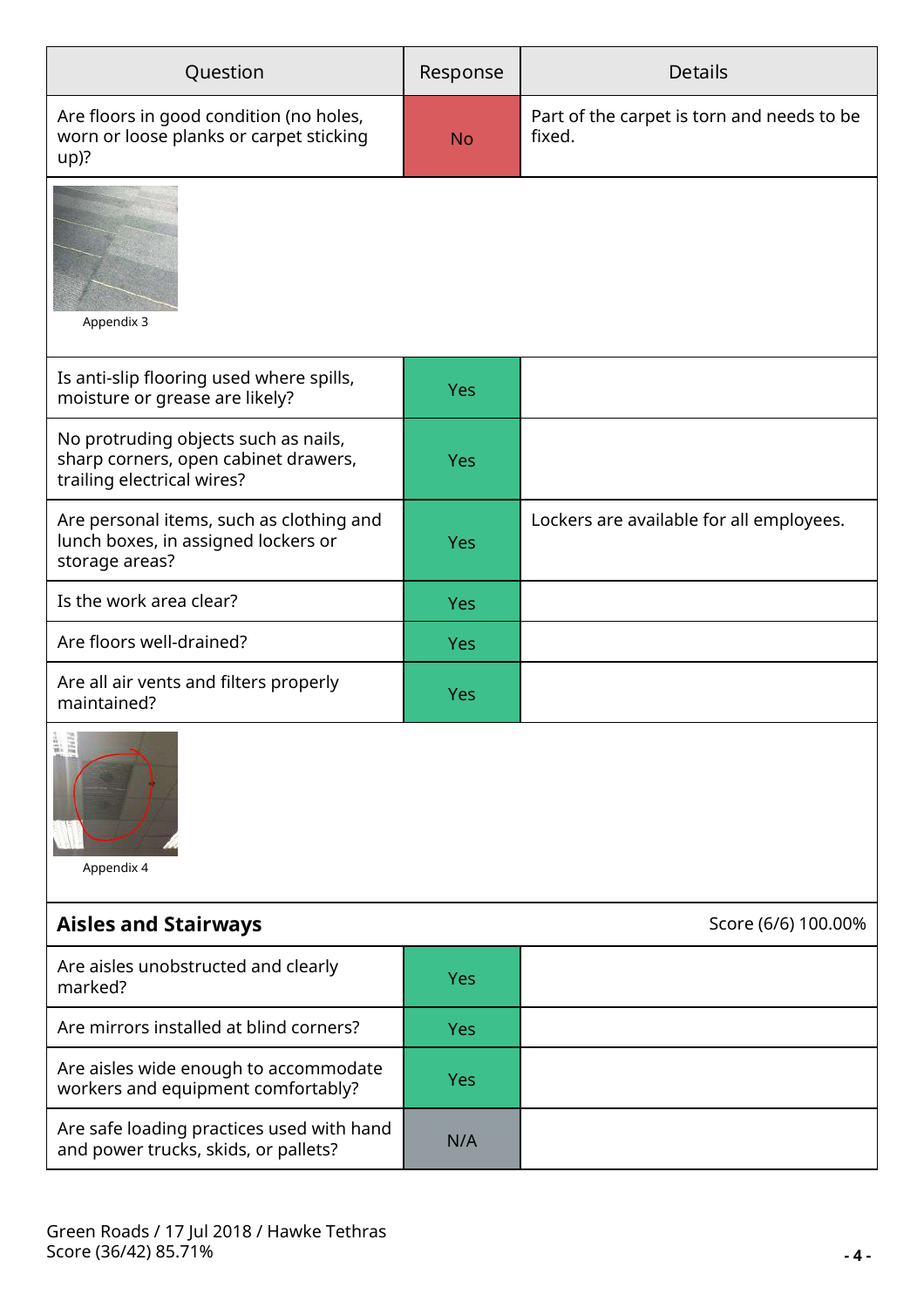| Question                                                                                                             | Response   | <b>Details</b>                                         |  |
|----------------------------------------------------------------------------------------------------------------------|------------|--------------------------------------------------------|--|
| Is the workplace lighting adequate?                                                                                  | <b>Yes</b> |                                                        |  |
| Are stairs well lit?                                                                                                 | <b>Yes</b> |                                                        |  |
| Are stairs covered with an anti-slip tread?                                                                          | <b>Yes</b> |                                                        |  |
| Are faulty stair treads repaired?                                                                                    | N/A        |                                                        |  |
| <b>Spill Control</b>                                                                                                 |            | Score (4/5) 80.00%                                     |  |
| Are all spills wiped up quickly?                                                                                     | <b>No</b>  | The spill with no signage wasn't wiped<br>immediately. |  |
| Are procedures followed as indicated on<br>the material safety data sheet?                                           | Yes        |                                                        |  |
| Are spill absorbents used for greasy, oily,<br>flammable or toxic materials?                                         | <b>Yes</b> |                                                        |  |
| Are used rags and absorbents disposed<br>of promptly and safely?                                                     | <b>Yes</b> |                                                        |  |
| Is a spill area surrounded by a barrier to<br>prevent a spill from spreading?                                        | Yes        |                                                        |  |
| <b>Waste Disposal</b>                                                                                                |            | Score (3/4) 75.00%                                     |  |
| Are there adequate number of<br>containers?                                                                          | <b>Yes</b> |                                                        |  |
| Are there separate and approved<br>containers for toxic and flammable<br>waste?                                      | <b>No</b>  | There's no bin for toxic materials.                    |  |
| Are waste containers located where the<br>waste is produced?                                                         | <b>Yes</b> |                                                        |  |
| Are waste containers emptied regularly?                                                                              | <b>Yes</b> |                                                        |  |
| Are toxic and flammable waste chemicals<br>handled properly?                                                         | N/A        |                                                        |  |
| <b>Equipment and Machinery Maintenance</b><br>Score (5/5) 100.00%                                                    |            |                                                        |  |
| Are all equipment in good working order,<br>with all necessary guards or safety<br>features operational or in place? | <b>Yes</b> |                                                        |  |
| Are tools and machinery inspected<br>regularly for wear or leaks?                                                    | <b>Yes</b> |                                                        |  |
| Are all equipment repaired promptly?                                                                                 | <b>Yes</b> |                                                        |  |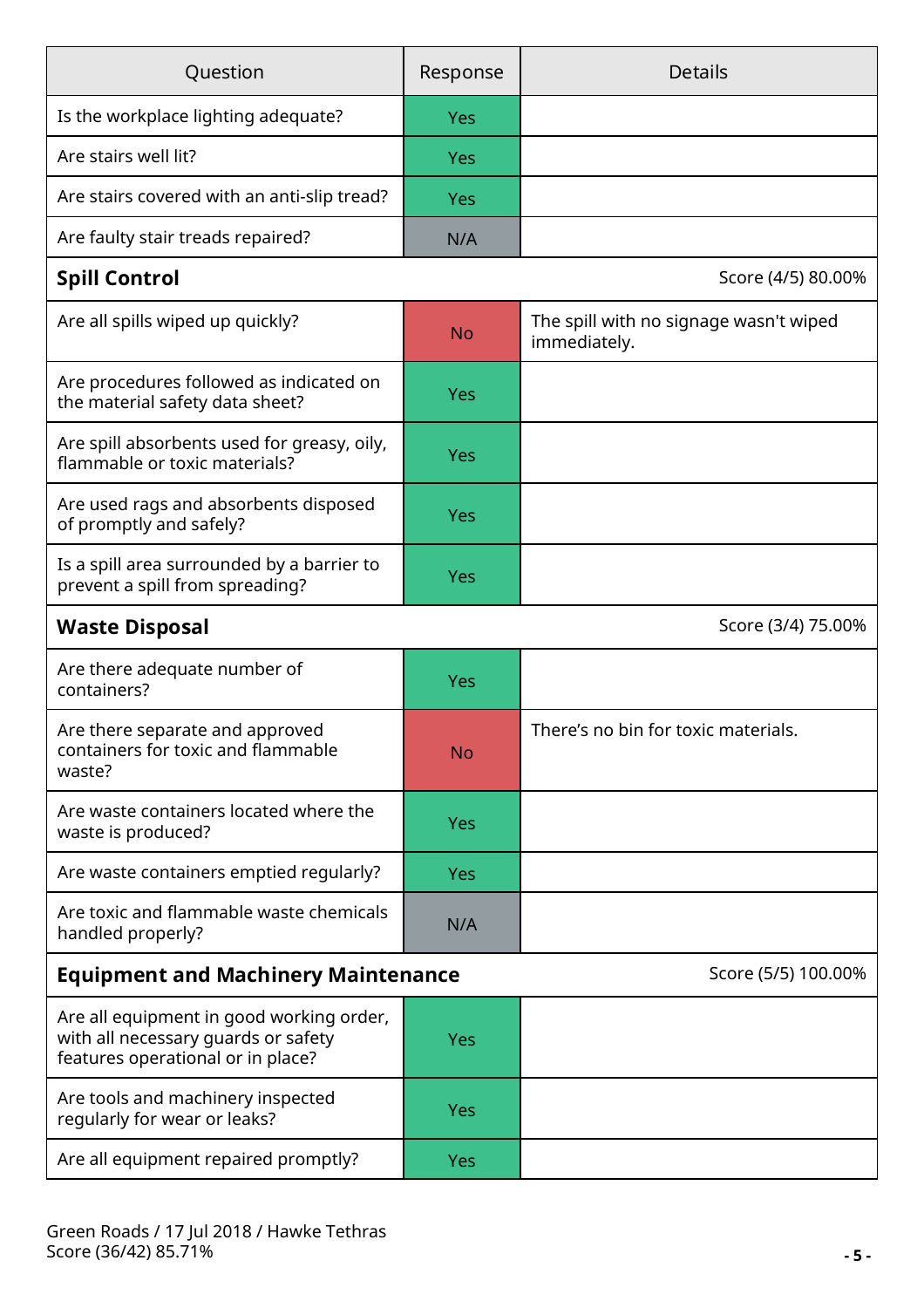| Question                                                                                                        | Response   | <b>Details</b>           |  |
|-----------------------------------------------------------------------------------------------------------------|------------|--------------------------|--|
| Are drip pans or absorbent materials<br>used if leaks cannot be stopped at the<br>source?                       | N/A        |                          |  |
| Are all machine that splashes oil fitted<br>with a screen or splash guard?                                      | N/A        |                          |  |
| Are machines and tools cleaned<br>regularly?                                                                    | <b>Yes</b> |                          |  |
| Are all tools and unused materials<br>cleaned up after finishing a job or before<br>leaving the job site?       | <b>Yes</b> |                          |  |
| <b>Storage Area</b><br>Score (6/7) 85.71%                                                                       |            |                          |  |
| Are storage areas safe and accessible?                                                                          | <b>Yes</b> |                          |  |
| Are all materials stacked securely,<br>blocked or interlocked if possible?                                      | <b>Yes</b> |                          |  |
| Are materials stored in areas that do not<br>obstruct stairs, fire escapes, exits or<br>firefighting equipment? | <b>Yes</b> |                          |  |
| Are materials stored in areas that do not<br>interfere with workers or the flow of<br>materials?                | <b>Yes</b> |                          |  |
| Are bins or racks provided where<br>material cannot be piled?                                                   | <b>Yes</b> |                          |  |
| Are all storage areas clearly marked?                                                                           | <b>No</b>  | Some do not have labels. |  |
| Do workers understand material storage<br>and handling procedures?                                              | <b>Yes</b> |                          |  |
| <b>Fire Prevention</b>                                                                                          |            | Score (4/5) 80.00%       |  |
| Are combustible and flammable<br>materials present only in the quantities<br>needed for the job at hand?        | <b>Yes</b> |                          |  |
| Are combustible and flammable<br>materials kept in safety cans during use?                                      | N/A        |                          |  |
| Are hazardous materials stored in<br>approved containers and away from<br>ignition sources?                     | <b>Yes</b> |                          |  |
| Are sprinkler heads clear of stored<br>material?                                                                | <b>Yes</b> |                          |  |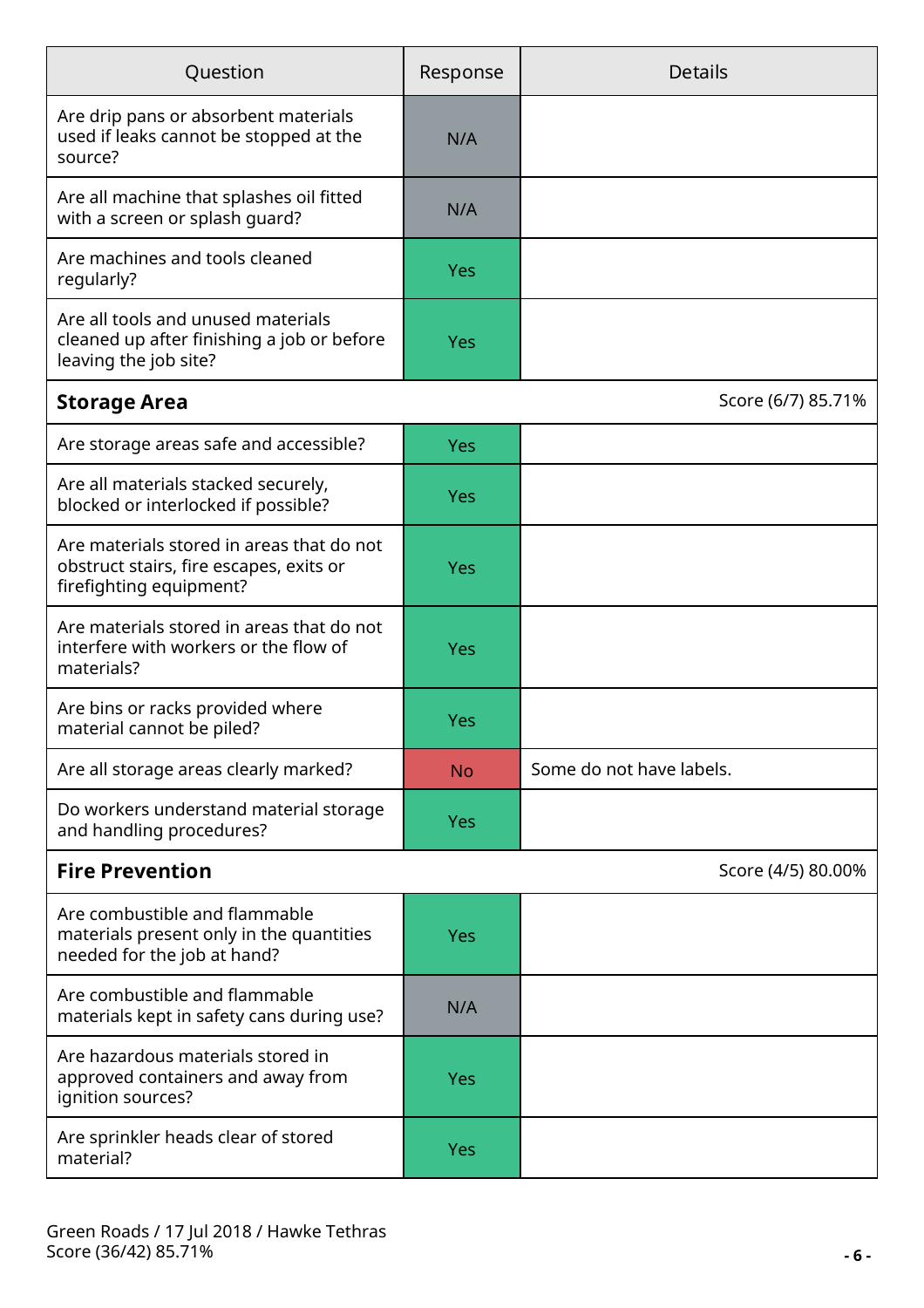| Question                                                                                                                    |                      |                                                 | Response   | <b>Details</b>              |  |
|-----------------------------------------------------------------------------------------------------------------------------|----------------------|-------------------------------------------------|------------|-----------------------------|--|
| Are fire extinguishers inspected and<br>located along commonly travelled routes,<br>and close to possible ignition sources? |                      |                                                 | <b>Yes</b> |                             |  |
| Are oily or greasy rags placed in metal<br>containers and disposed of regularly?                                            |                      |                                                 | <b>No</b>  | There's no metal container. |  |
| <b>Completion</b><br>Score (1/1) 100.00%                                                                                    |                      |                                                 |            |                             |  |
| Recommendations                                                                                                             |                      | Need to have facility manager check the carpet. |            |                             |  |
| <b>Overall Rating</b><br>Pass                                                                                               |                      |                                                 |            |                             |  |
| <b>Full Name and</b><br>Signature of the<br>Inspector                                                                       | <b>Hawke Tethras</b> |                                                 |            | 17 Jul 2018 03:59 PM        |  |